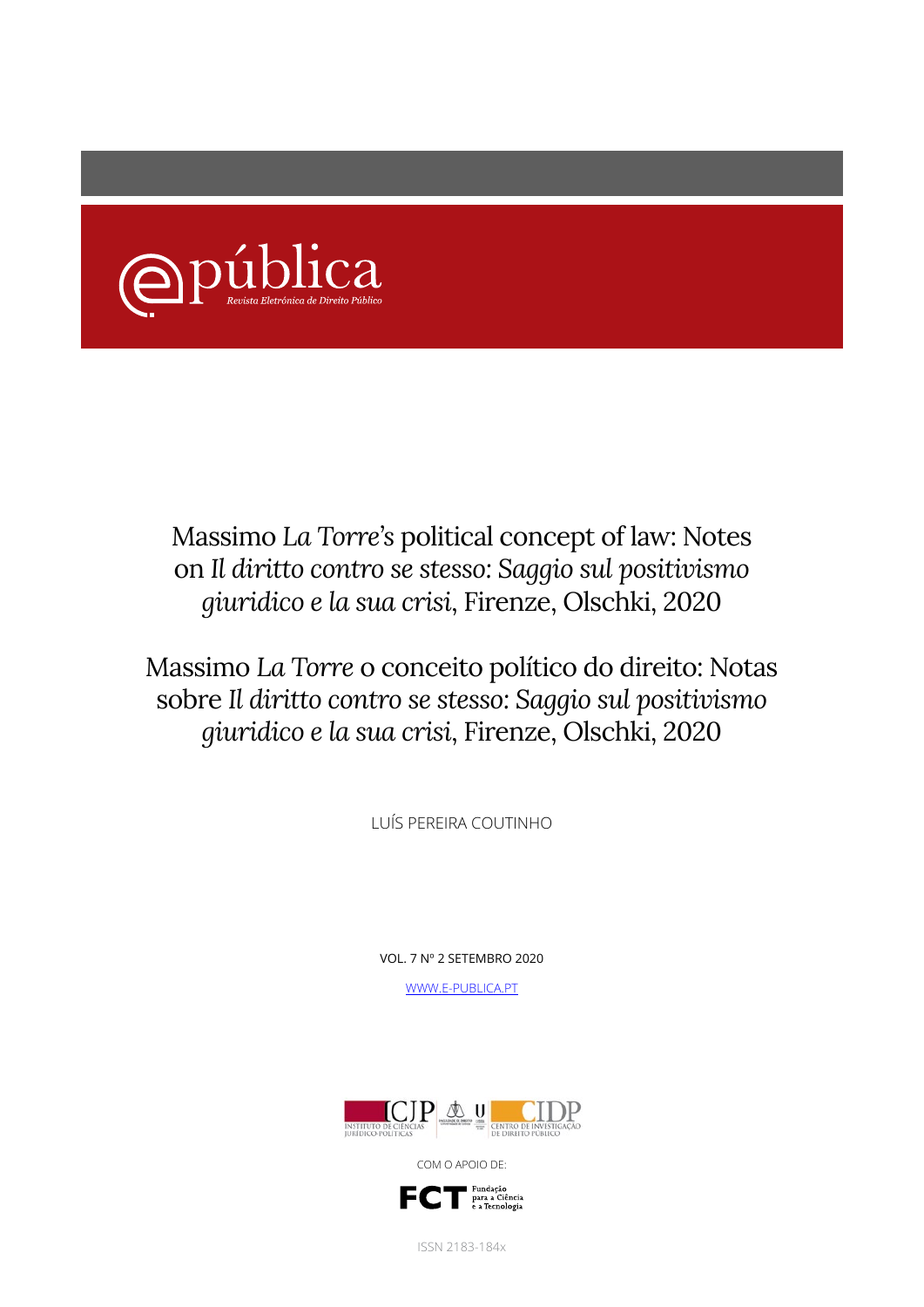*e-Pública* **Vol. 7** No. 2, Setembro 2020 (328-333)

## **MASSIMO** *LA TORRE'S* **POLITICAL CONCEPT OF LAW: NOTES ON** *IL DIRITTO CONTRO SE STESSO: SAGGIO SUL POSITIVISMO GIURIDICO E LA SUA CRISI***, FIRENZE, OLSCHKI, 2020**

## *MASSIMO LA TORRE* **O CONCEITO POLÍTICO DO DIREITO: NOTAS SOBRE** *IL DIRITTO CONTRO SE STESSO: SAGGIO SUL POSITIVISMO GIURIDICO E LA SUA CRISI,* **FIRENZE, OLSCHKI, 2020**

LUÍS PEREIRA COUTINHO Faculdade de Direito da Universidade de Lisboa Alameda da Universidade - Cidade Universitária 1649-014 Lisboa - Portugal lpcoutinho@fd.ulisboa.pt

**Abstract:** At face level, *Il diritto contro se stesso* is a reconstruction of the fundamental trends of legal theory from the second half of the 20th century. It is that, and magnificently so, but not merely that. Before anything else, it is a reaffirmation of Massimo La Torre's own concept of law as a permeated by a political philosophy – one I would venture to name a republican political philosophy. This text approaches that concept taking into account other approaches, in particular Ronald Dworkin's.

**Keywords:** Constitutive concept of law, internal point of view, Massimo La Torre, Ronald Dworkin.

**Resumo:** Facialmente, *Il diritto contro se stesso* é uma reconstrução das linhas fundamentais da teoria do direito na segunda metade do século XX. É isso, e magnificamente, mas não apenas isso. Antes de mais, trata-se de uma reafirmação do conceito de direito de Massimo La Torre, o qual se encontra conexo com uma filosofia política, a qual se pode dizer republicana. Este texto aborda esse conceito, tendo em conta outras abordagens, em particular a de Ronald Dworkin.

**Palavras-chave:** Conceito constitutivo de direito, ponto de vista interno, Massimo La Torre, Ronald Dworkin.

*e-Pública* 329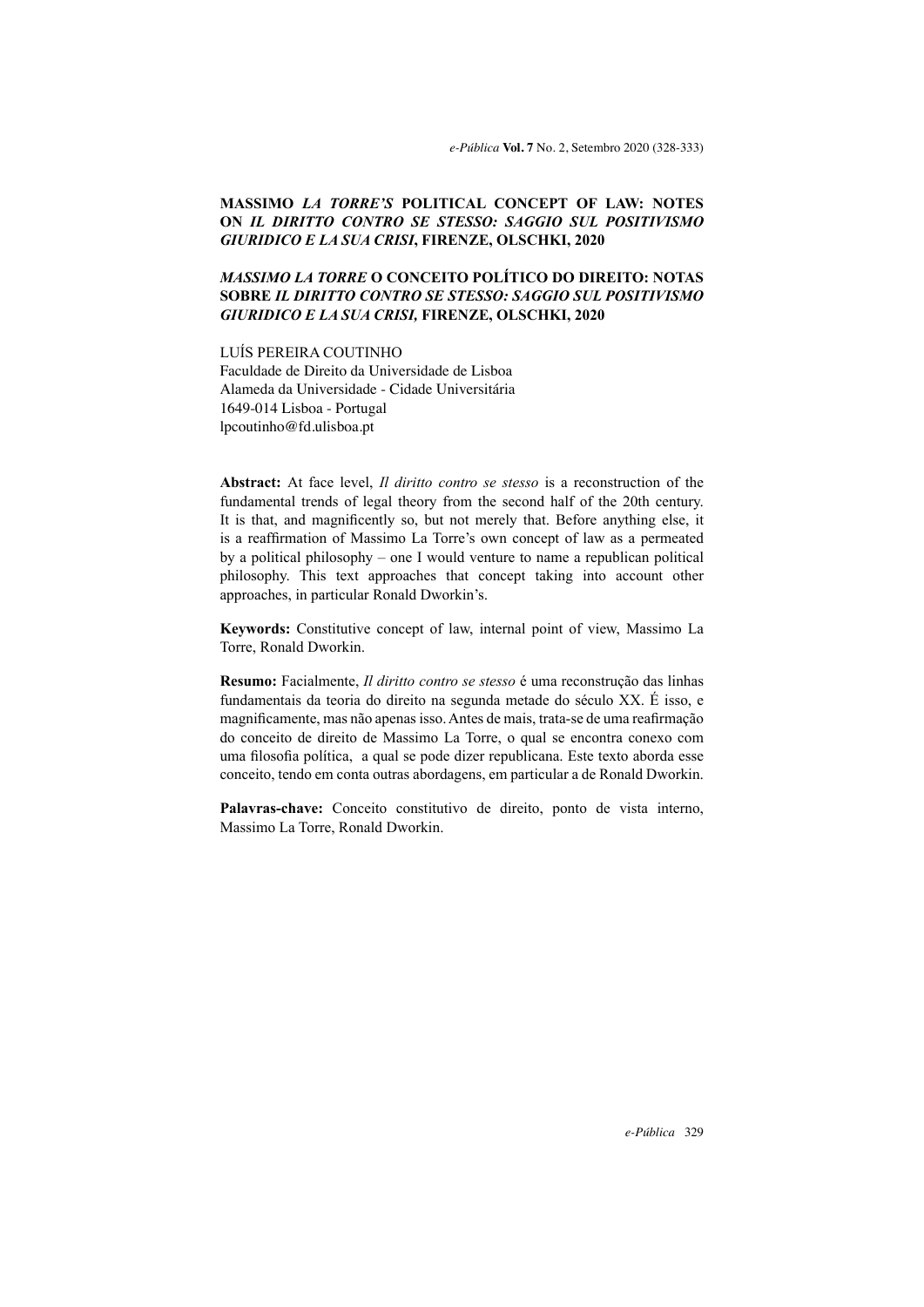At face level, *Il diritto contro se stesso* is a reconstruction of the fundamental trends of legal theory from the second half of the 20th century. It is that, and magnificently so, but not merely that. Before anything else, it is a reaffirmation of Massimo La Torre's own concept of law as a permeated by a political philosophy – one I would venture to name a republican political philosophy.

Indeed, for La Torre, law is political in a very profound sense. According to him, the concept of law one adopts will depend on one's conception of political community. In his words, "the community that adopts a concept of law as a command by an invincible and indivisible power is not equivalent to a community that stands on a concept of law as a cornerstone of its demand for justice, nor are their members"1 .

In this fundamental link between law and the political, between one's concept of law and one's conception of political community (and of citizenship) one rediscovers a fundamental theme of La Torre's thought. I would emotionally refer to his *Messina come metafora e luogo idealtipico della politica2* (an eloquent affirmation of his concept of the political). And I would partially refer to his *Hannah Arendt and the Concept of Law3 .*

According to La Torre, law is either prescriptive or constitutive. If it is prescriptive (or understood as prescriptive), it does not constitute citizenship nor depends on citizens but turns them instead into alienated subjects. Contrariwise, if law is constitutive, it defines a realm in which citizenship is possible, one in which therefore the pursuit of justice can occur through the commitment of citizens.

It is from this fundamental standpoint that La Torre sets out on his journey. In the many dialogues (and sometimes quarrels) that take place along the way, he persistently tries to demonstrate that law is either constitutive or is not law. That is, any understanding of law that is prescriptive (or covers for prescriptivism) is doomed to set law against itself.

Given his point of departure, one would imagine that La Torre would select as his most congenial *compagnon de route* an author such as Ronald Dworkin. One is not disappointed in that (more on this later). But before concentrating on Dworkin, it is important to focus on those selected by La Torre as his mains opponents, which are positivists of all stripes.

Very interestingly, La Torre rarely engages with his opponents as mere opponents. The point rather is that those who have "set law against itself" may perhaps – and against themselves – helped to refute a prescriptive concept of law. That is most clear regarding the treatment of Hart, in whose work La Torre finds above

<sup>1</sup>. M. la Torre, *Il diritto contro se stesso. Saggio sul positivismo giuridico e la sua crisi*, Firenze, Olschki, 2020, p. XII.

<sup>2</sup>. See M. la Torre, *Messina come metafora e luogo idealtipico della politica*, Soveria Mannelli, Rubettino Editore, 2000.

<sup>3</sup>. See M. la Torre, "Hannah Arendt and the Concept of Law: Against the Tradition", in K. Ambos *et al.*, *Eichmann in Jerusalem – 50 Years After: An Interdisciplinary Approach*, Berlim, Duncker & Humblot, 2012, pp. 39 ff.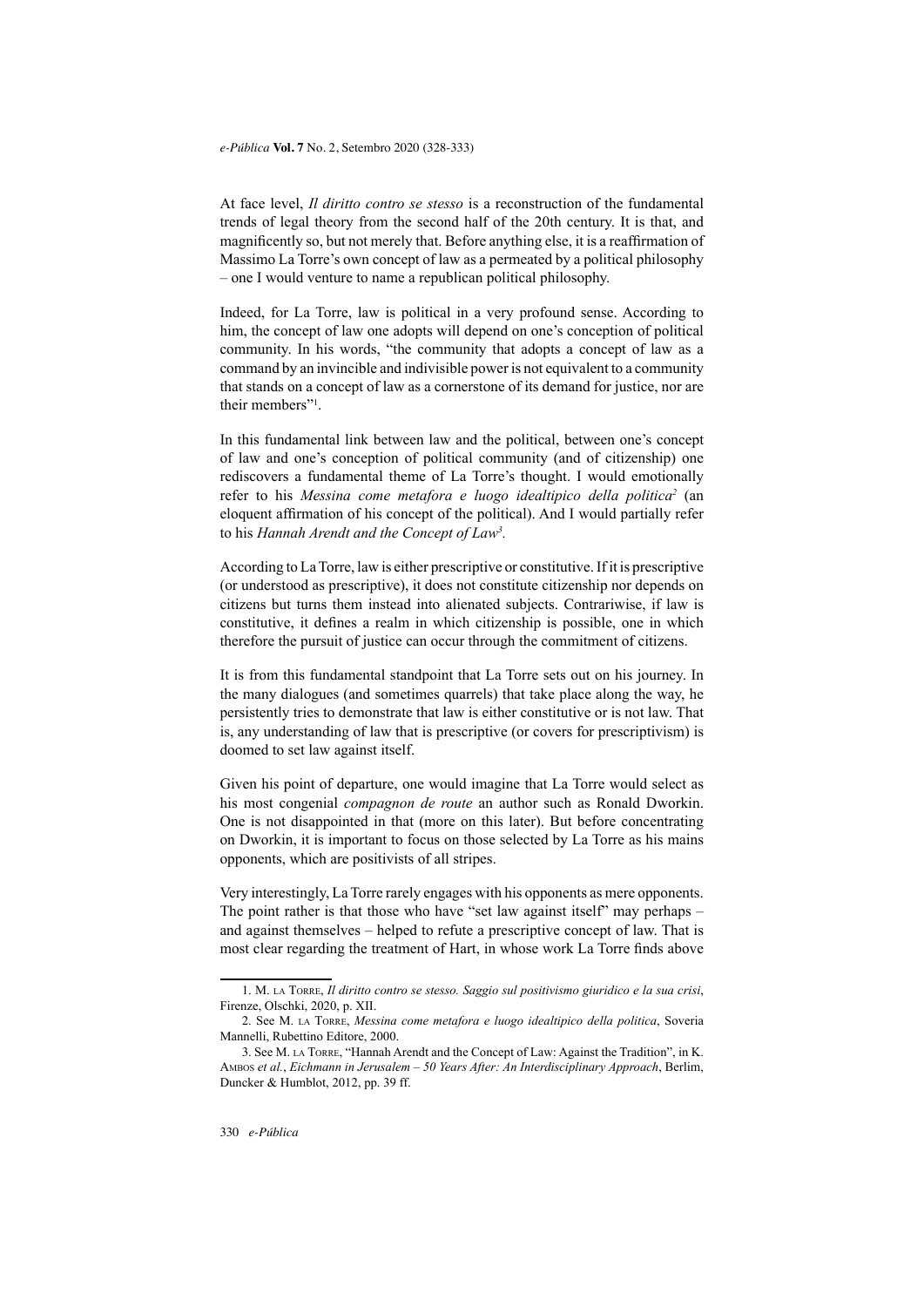all – and considering the centrality of the "internal point of view" – "a certain malaise or embarrassment in the management of the traditional imperativistic, formalistic and descriptivist categories of ordinary positivism"<sup>4</sup> .

Turning positivists against themselves – in order not to turn law against itself – is La Torre's most characteristic argumentative strategy. It appears in its most evident form regarding those who are designated as the "defenders of the orthodoxy", namely Joseph Raz<sup>5</sup>. La Torre's critique of Raz centers on the strange detachment of the latter's "philosophical" concept of law from the practice of law (and thus from the reflexivity of those who engage in that practice). For La Torre, a concept of "law" thus detached cannot be but a nonconcept of law. That unless one endorses a scholastic "essentialism" in which knowledge of "things themselves" depends on one's own imposing conception of corresponding concepts, something that Hart's hermeneutical approach would never countenance.

I highlight this critique of Raz since it implies two aspects in which one confirms that for La Torre, law is fundamentally linked to citizenship, moreover to the citizens' pursuit of justice. Firstly, the inseparability of the concept of law from the practice of law marks the inseparability of "law" from the reflexivity of those (i.e, citizens) who engage in the corresponding practice – that is, it marks the inseparability of law from true citizenship, which is the exact opposite of unreflective subjection. Secondly, the inessentiality of law marks its dynamism, its definability (or indefinability) as a pursuit that is not fixed or determined from the start but requires instead a constant engagement.

This thesis on the inessentiality of law separates La Torre not only from Joseph Raz (a defender of the positivist "orthodoxy") but from natural lawyers who connect law to a specific moral substance, to a theory of the good or goods<sup>6</sup>. Unlike natural lawyers, the connection that La Torre establishes is not between law and a morality thus understood. It rather is – I repeat – a connection between law and the political, the latter being understood in exact opposite terms to Carl Schmitt's. Indeed, La Torre's concept of the political is centered on plural citizenship. Correspondingly, law is an engaged process, it is a collective pursuit of justice that both constitutes plural citizenship and depends on plural citizenship. Nothing, least of all "justice", is defined or "decided" from the start.

In other words, law emerges as a demand and as a quest, not as a supposed substance or a pre-ordained end. What sustains its possibility or achievability is the engagement of participants in practical speech, through which shared and reasonable justifications can be achieved<sup>7</sup>. Coherently, the internal point of view of participants is the relevant perspective when striving for that achievement.

<sup>4</sup>. la Torre, *Il diritto,* pp. 7-8.

<sup>5</sup>. la Torre, *Il diritto,* pp. 115 ff.

<sup>6</sup>. Natural law is treated in chapter 6, la Torre, *Il diritto*, pp. 143 ff.

<sup>7</sup>. La Torre refuses a skeptical perspective "regarding the justification of practical (normative) discourse", see la Torre, *Il diritto,* p. 114, 162 ff.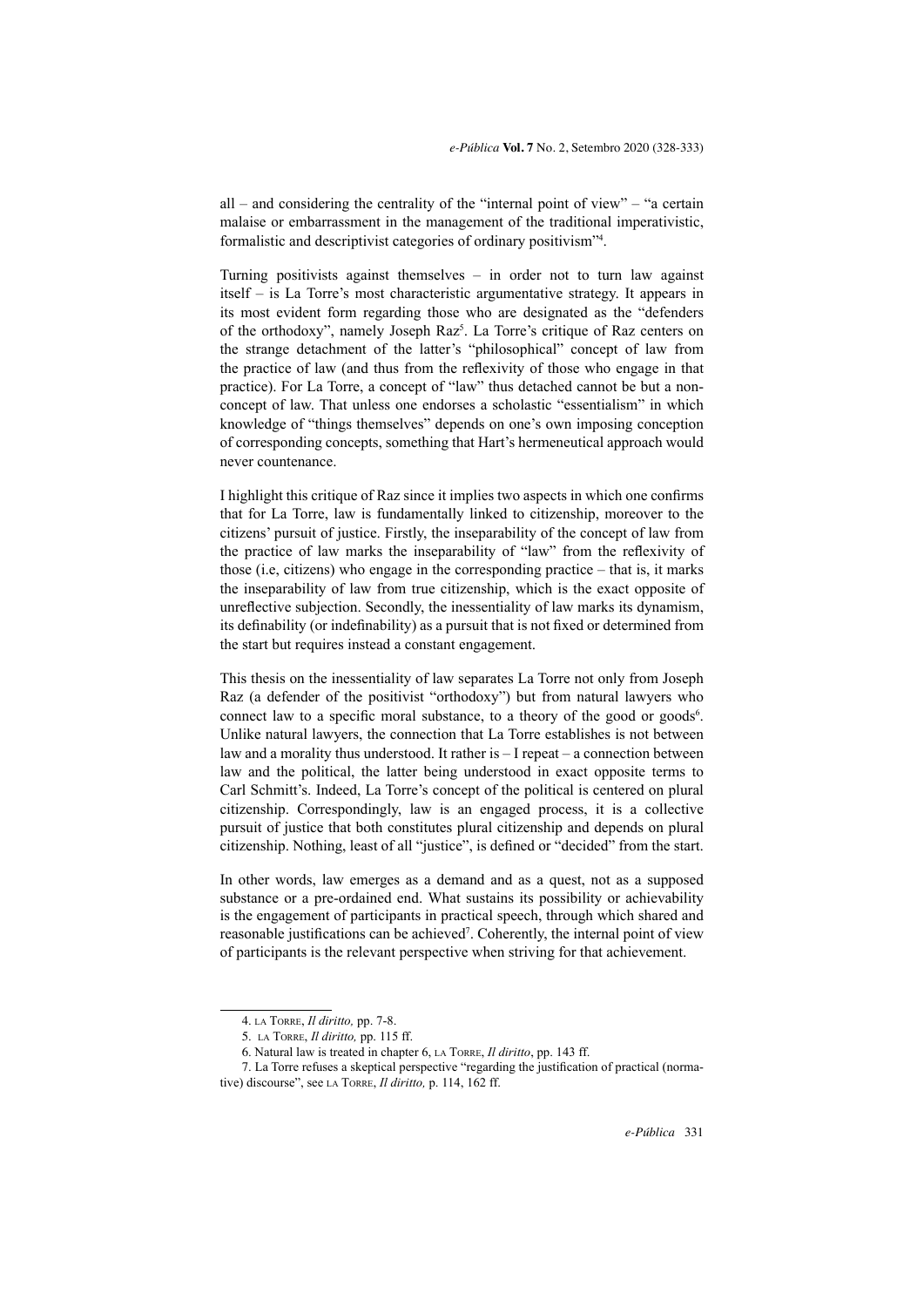For La Torre, the internal point of view is an ethical-political point of view through which law (as both an *is* and an *ought*) can be achieved: to achieve law is to know law, i.e., to strive for law as a "demand for justice" of citizens, that through practical speech, is the proper way to know it . It is in this vein that Luigi Ferrajoli is criticized for his attempt to construct the internal point of view out of mere positive legality, even if positive legality is that of the constitutional state<sup>8</sup>.

It is regarding this latter aspect that I find it more difficult to accompany La Torre. Aren't we talking about a "view from nowhere", to use Thomas Nagel<sup>9</sup> well-known expression? And from there, how can one reach somewhere?

This relates to a necessary discussion regarding Ronald Dworkin. In La Torre's reading, for Dworkin – differently from Ferrajoli – the relevant perspective is a "moral perspective", a "moral point of view" which "in essence" corresponds to criteria of "reasonableness and universalization". That is, Dworkin's "integrity" is understood as an "idiosyncratic" way of restating the relevance of general criteria of practical reason, which are supra-positive in essence and concord with the "idea of justice". That, even if they can "already be found at work in the practice of law in a pre-reflexive and intuitive way" .

I have a different understanding of Dworkin's "integrity". From my perspective, to read positivity in its "best light" in accordance with integrity does not allow us to transcend positivity, not even in the name of justice. Indeed, for Dworkin, "law is…different from justice. Justice is a matter of the correct or best theory of moral and political rights, and anyone's conception of justice is his theory…of what these rights actually are. Law is a matter of which supposed rights supply a justification for using or withholding the collective force of the state because they are included in or implied by actual political decisions of the past"11.

It is true that there are two dimensions in integrity, "fit" and "political morality". However, in my reading, "political morality" itself does not correspond to criteria whose essence is transcendent to positivity. On the contrary, "political morality" is reconstructed from positivity, from the practice of law itself, to which it must "fit". I should stress here that Dworkin uses the verb "to fit" also when referring to the second dimension of integrity (which adds to the first: "fit" properly said)<sup>12</sup>.

I'm concentrating on *Law's Empire* and on *A Matter of Principle* and I admit Dworkin's later works (namely, *Justice in Robes* and *Justice for Hedgehogs*) will be much more congenial to La Torre's intransigent non-positivism than the earlier ones. Anyway, I'm raising this question since I believe there is more to it than a mere interpretative quarrel of uncertain results.

<sup>8</sup>. la Torre, *Il diritto*, pp. 208 ff.

<sup>9</sup>. See T. Nagel, *The View from Nowhere*, Oxford, Oxford University Press, 1989.

<sup>10</sup>. Nagel, *The View from Nowhere*, p. 18.

<sup>11</sup>. R. Dworkin, *Law's Empire*, Cambridge Mass, Harvard University Press, 1986, p. 97.

<sup>12</sup>. In Dworkin's words, "the second dimension – the dimension of political morality – supposes that, if two justifications provide an equally good fit with the legal material, one nevertheless provides a better justification than the other if it is superior as a matter of political or moral theory; if, that is, it comes closer to capturing the rights that people in fact have", see R. Dworkin, *A Matter of Principle*, Cambridge Mass, Harvard University Press, 1985, p. 142.